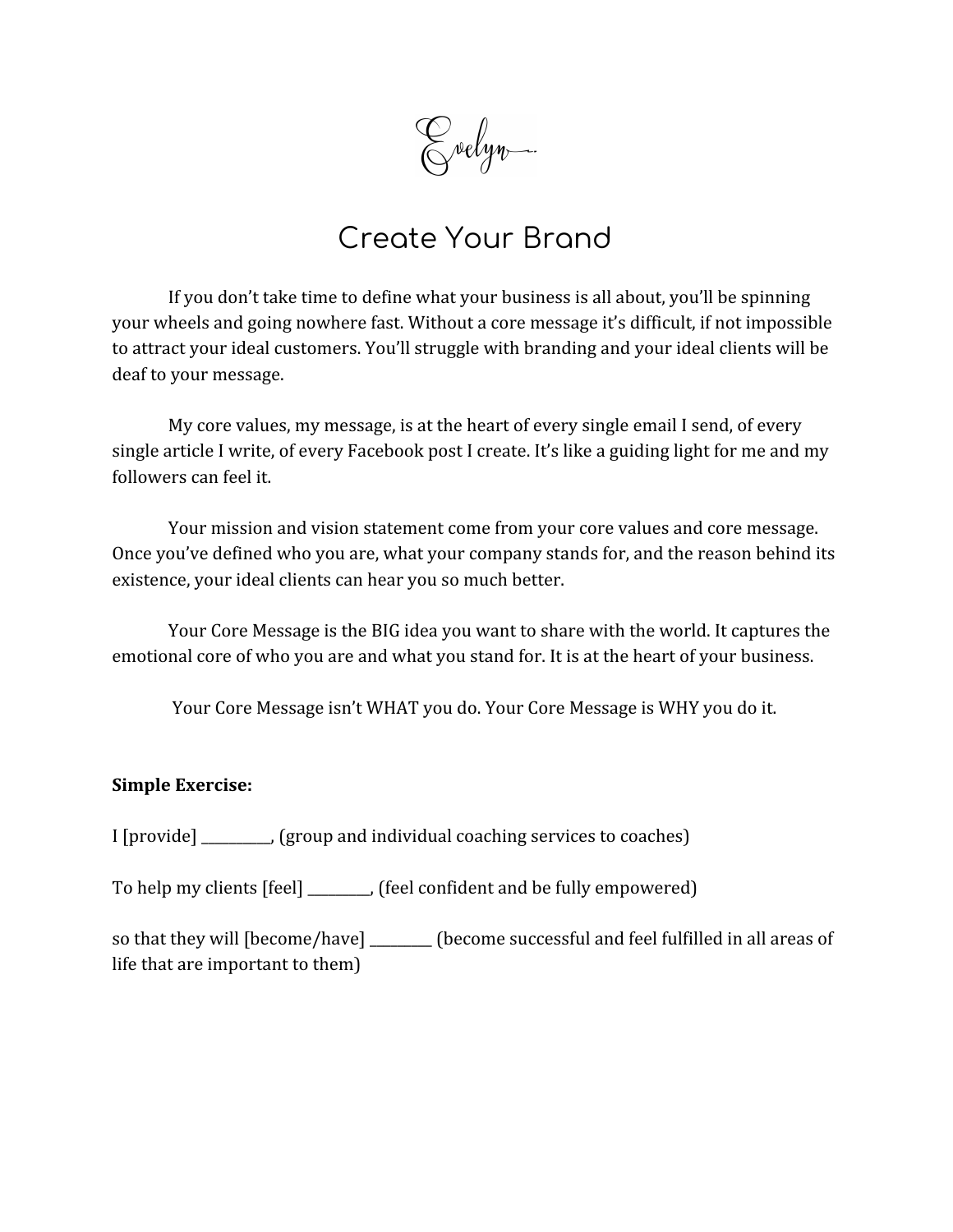#### **Now What is Your Core Message?**

I provide:

So that my customers will feel

So that they will become/have:

# Core Values

\_\_\_\_\_\_\_\_\_\_\_\_\_\_\_\_\_\_\_\_\_\_\_\_\_\_\_\_\_\_\_\_\_\_\_\_\_\_\_\_\_\_\_\_\_\_\_\_\_\_\_\_\_\_\_\_\_\_\_\_\_\_\_\_\_\_\_\_\_\_\_\_\_\_\_\_\_\_\_\_\_\_\_\_\_\_\_\_\_\_\_\_\_\_\_\_\_\_\_\_\_\_\_\_\_ \_\_\_\_\_\_\_\_\_\_\_\_\_\_\_\_\_\_\_\_\_\_\_\_\_\_\_\_\_\_\_\_\_\_\_\_\_\_\_\_\_\_\_\_\_\_\_\_\_\_\_\_\_\_\_\_\_\_\_\_\_\_\_\_\_\_\_\_\_\_\_\_\_\_\_\_\_\_\_\_\_\_\_\_\_\_\_\_\_\_\_\_\_\_\_\_\_\_\_\_\_\_\_\_\_ \_\_\_\_\_\_\_\_\_\_\_\_\_\_\_\_\_\_\_\_\_\_\_\_\_\_\_\_\_\_\_\_\_\_\_\_\_\_\_\_\_\_\_\_\_\_\_\_\_\_\_\_\_\_\_\_\_\_\_\_\_\_\_\_\_\_\_\_\_\_\_\_\_\_\_\_\_\_\_\_\_\_\_\_\_\_\_\_\_\_\_\_\_\_\_\_\_\_\_\_\_\_\_\_\_

\_\_\_\_\_\_\_\_\_\_\_\_\_\_\_\_\_\_\_\_\_\_\_\_\_\_\_\_\_\_\_\_\_\_\_\_\_\_\_\_\_\_\_\_\_\_\_\_\_\_\_\_\_\_\_\_\_\_\_\_\_\_\_\_\_\_\_\_\_\_\_\_\_\_\_\_\_\_\_\_\_\_\_\_\_\_\_\_\_\_\_\_\_\_\_\_\_\_\_\_\_\_\_\_\_ \_\_\_\_\_\_\_\_\_\_\_\_\_\_\_\_\_\_\_\_\_\_\_\_\_\_\_\_\_\_\_\_\_\_\_\_\_\_\_\_\_\_\_\_\_\_\_\_\_\_\_\_\_\_\_\_\_\_\_\_\_\_\_\_\_\_\_\_\_\_\_\_\_\_\_\_\_\_\_\_\_\_\_\_\_\_\_\_\_\_\_\_\_\_\_\_\_\_\_\_\_\_\_\_\_ \_\_\_\_\_\_\_\_\_\_\_\_\_\_\_\_\_\_\_\_\_\_\_\_\_\_\_\_\_\_\_\_\_\_\_\_\_\_\_\_\_\_\_\_\_\_\_\_\_\_\_\_\_\_\_\_\_\_\_\_\_\_\_\_\_\_\_\_\_\_\_\_\_\_\_\_\_\_\_\_\_\_\_\_\_\_\_\_\_\_\_\_\_\_\_\_\_\_\_\_\_\_\_\_\_

\_\_\_\_\_\_\_\_\_\_\_\_\_\_\_\_\_\_\_\_\_\_\_\_\_\_\_\_\_\_\_\_\_\_\_\_\_\_\_\_\_\_\_\_\_\_\_\_\_\_\_\_\_\_\_\_\_\_\_\_\_\_\_\_\_\_\_\_\_\_\_\_\_\_\_\_\_\_\_\_\_\_\_\_\_\_\_\_\_\_\_\_\_\_\_\_\_\_\_\_\_\_\_\_\_ \_\_\_\_\_\_\_\_\_\_\_\_\_\_\_\_\_\_\_\_\_\_\_\_\_\_\_\_\_\_\_\_\_\_\_\_\_\_\_\_\_\_\_\_\_\_\_\_\_\_\_\_\_\_\_\_\_\_\_\_\_\_\_\_\_\_\_\_\_\_\_\_\_\_\_\_\_\_\_\_\_\_\_\_\_\_\_\_\_\_\_\_\_\_\_\_\_\_\_\_\_\_\_\_\_ \_\_\_\_\_\_\_\_\_\_\_\_\_\_\_\_\_\_\_\_\_\_\_\_\_\_\_\_\_\_\_\_\_\_\_\_\_\_\_\_\_\_\_\_\_\_\_\_\_\_\_\_\_\_\_\_\_\_\_\_\_\_\_\_\_\_\_\_\_\_\_\_\_\_\_\_\_\_\_\_\_\_\_\_\_\_\_\_\_\_\_\_\_\_\_\_\_\_\_\_\_\_\_\_\_

Your core values state the central "musts" and "must nots" of your company — the vital values that need to guide leaders and employees in their day-to-day and long-range decision-making. Adding the important component of clarifying them on paper helps to solidify them in the minds of all. In a way, it's your company's standards.

#### **Examples:**

Integrity Boldness Honesty Trust Accountability Commitment to Customers Passion Fun Humility Continuous Learning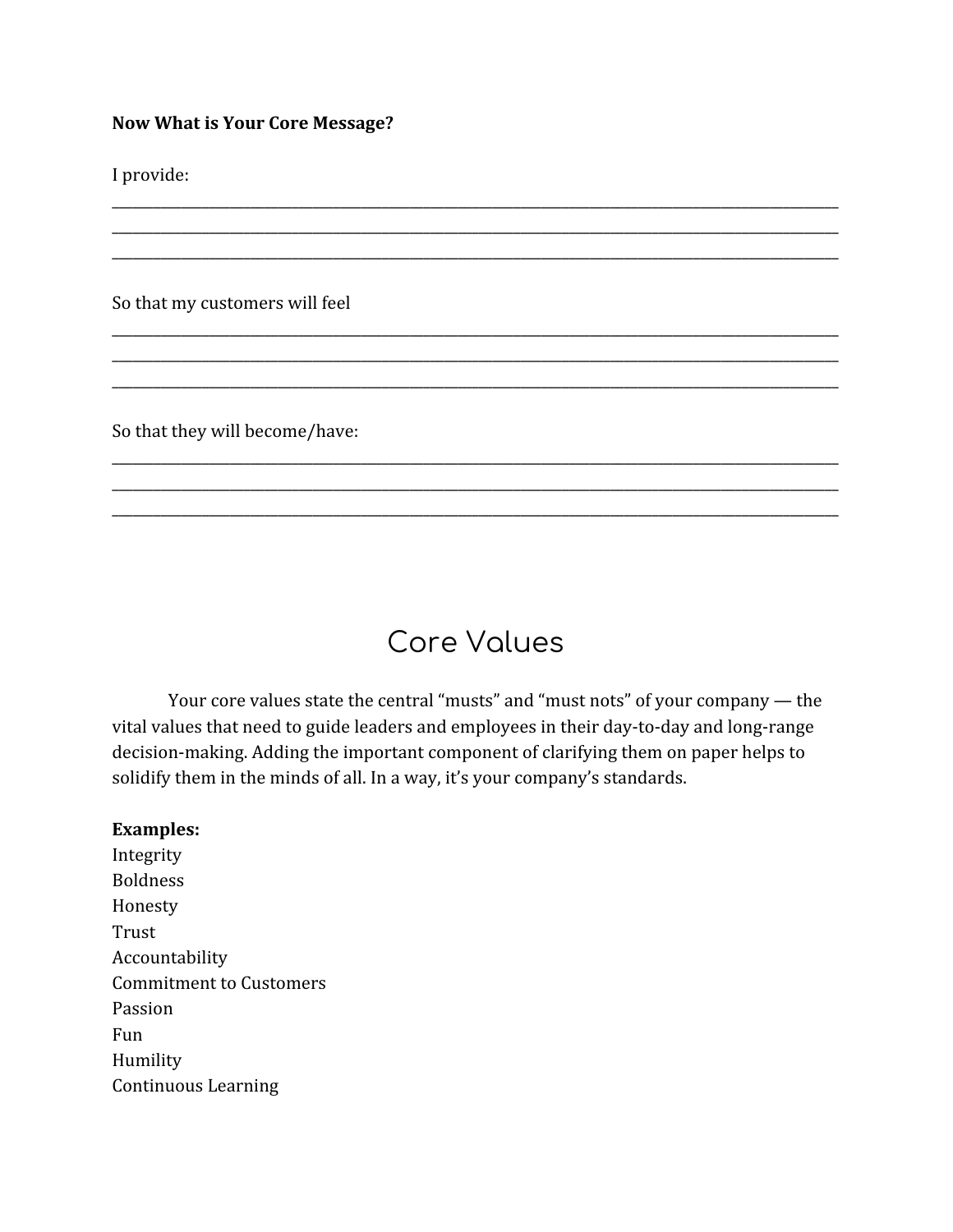Ownership Empowerment Constant Improvement Leadership Diversity Innovation **Ouality** Teamwork Simplicity

Now, you can either use 1st or 3rd person when you write your core values.

**My Core Values:** Leadership, Honesty, Generosity, Love, Genuineness, Joy, Femininity, Uplifting, Inspiration, Liberation, Healing, Empowerment.

From your core values, you can get clear on what you REALLY want, the values you want your company to stand for.

Do this by asking your heart. What values light up your fire? What values feel fulfilling to you? Naturea to you? What values bring you joy? What values make you feel excited? Good? Balanced?

If you want, you can stop there or you can flesh it out in a few sentences. Here are a few examples:

(My business) strives to lead and serve with integrity, honesty, kindness, and compassion.

(My business) strives to bring female entrepreneurs together by strengthening relationships instead of promoting competition.

(My business) strives to help female coaches find happiness, fulfillment, success, purpose and passion through serving, inspiring, uplifting, healing, empowering, loving, and liberating its clients.

(My business) helps coaches transcend their fears, educates its clients on the strategies of success, and is committed to the never-ending individual and professional growth of its clients.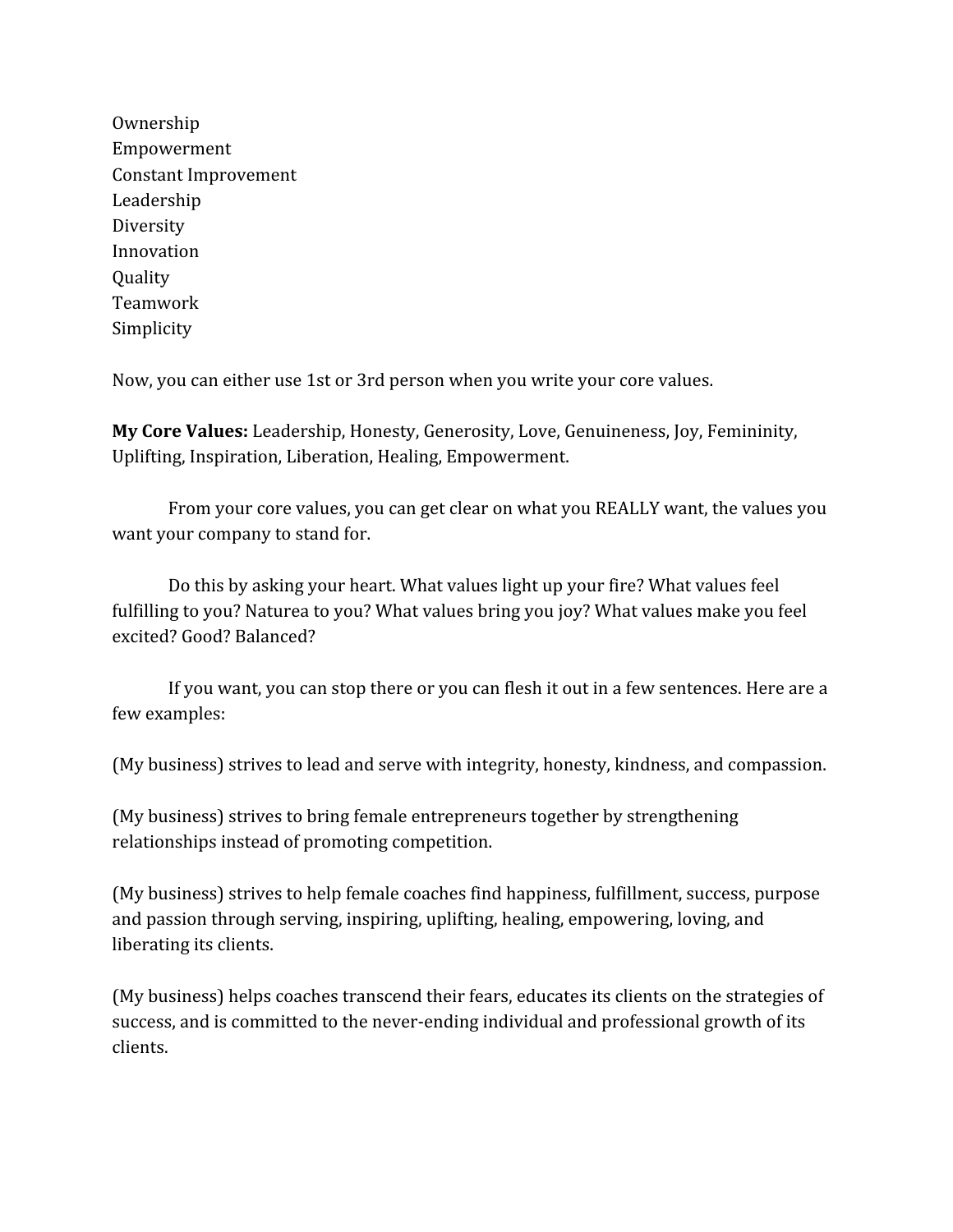Also notice that a few of those sentences weed out a few things. For example, one doesn't work with men. Some don't work with women who are competitive/unkind. Some don't work with women who don't want to work hard or who are just dabbling in their businesses.

\_\_\_\_\_\_\_\_\_\_\_\_\_\_\_\_\_\_\_\_\_\_\_\_\_\_\_\_\_\_\_\_\_\_\_\_\_\_\_\_\_\_\_\_\_\_\_\_\_\_\_\_\_\_\_\_\_\_\_\_\_\_\_\_\_\_\_\_\_\_\_\_\_\_\_\_\_\_\_\_\_\_\_\_\_\_\_\_\_\_\_\_\_\_\_\_\_\_\_\_\_\_\_\_\_ \_\_\_\_\_\_\_\_\_\_\_\_\_\_\_\_\_\_\_\_\_\_\_\_\_\_\_\_\_\_\_\_\_\_\_\_\_\_\_\_\_\_\_\_\_\_\_\_\_\_\_\_\_\_\_\_\_\_\_\_\_\_\_\_\_\_\_\_\_\_\_\_\_\_\_\_\_\_\_\_\_\_\_\_\_\_\_\_\_\_\_\_\_\_\_\_\_\_\_\_\_\_\_\_\_ \_\_\_\_\_\_\_\_\_\_\_\_\_\_\_\_\_\_\_\_\_\_\_\_\_\_\_\_\_\_\_\_\_\_\_\_\_\_\_\_\_\_\_\_\_\_\_\_\_\_\_\_\_\_\_\_\_\_\_\_\_\_\_\_\_\_\_\_\_\_\_\_\_\_\_\_\_\_\_\_\_\_\_\_\_\_\_\_\_\_\_\_\_\_\_\_\_\_\_\_\_\_\_\_\_ \_\_\_\_\_\_\_\_\_\_\_\_\_\_\_\_\_\_\_\_\_\_\_\_\_\_\_\_\_\_\_\_\_\_\_\_\_\_\_\_\_\_\_\_\_\_\_\_\_\_\_\_\_\_\_\_\_\_\_\_\_\_\_\_\_\_\_\_\_\_\_\_\_\_\_\_\_\_\_\_\_\_\_\_\_\_\_\_\_\_\_\_\_\_\_\_\_\_\_\_\_\_\_\_\_ \_\_\_\_\_\_\_\_\_\_\_\_\_\_\_\_\_\_\_\_\_\_\_\_\_\_\_\_\_\_\_\_\_\_\_\_\_\_\_\_\_\_\_\_\_\_\_\_\_\_\_\_\_\_\_\_\_\_\_\_\_\_\_\_\_\_\_\_\_\_\_\_\_\_\_\_\_\_\_\_\_\_\_\_\_\_\_\_\_\_\_\_\_\_\_\_\_\_\_\_\_\_\_\_\_ \_\_\_\_\_\_\_\_\_\_\_\_\_\_\_\_\_\_\_\_\_\_\_\_\_\_\_\_\_\_\_\_\_\_\_\_\_\_\_\_\_\_\_\_\_\_\_\_\_\_\_\_\_\_\_\_\_\_\_\_\_\_\_\_\_\_\_\_\_\_\_\_\_\_\_\_\_\_\_\_\_\_\_\_\_\_\_\_\_\_\_\_\_\_\_\_\_\_\_\_\_\_\_\_\_

Brainstorm here:

# Mission Statement:

A mission statement springs from your *core message* and *core values* and is your overall, lasting formulation of why your company exists and what it hopes to be. A mission statement is a clear statement of your company's purpose, its reason for existing in the first place.

It includes the things you want to accomplish and an outline of how you intend to fulfill them.

Why did you form this company, and what are you hoping to accomplish by developing it and offering its products or services to the public?

#### **Examples**:

American Express: We work hard every day to make American Express the world's most respected service brand.

Nordstrom: To give customers the most compelling shopping experience possible.

TED: Spread ideas.

Google: To organize the world's information and make it universally accessible and useful.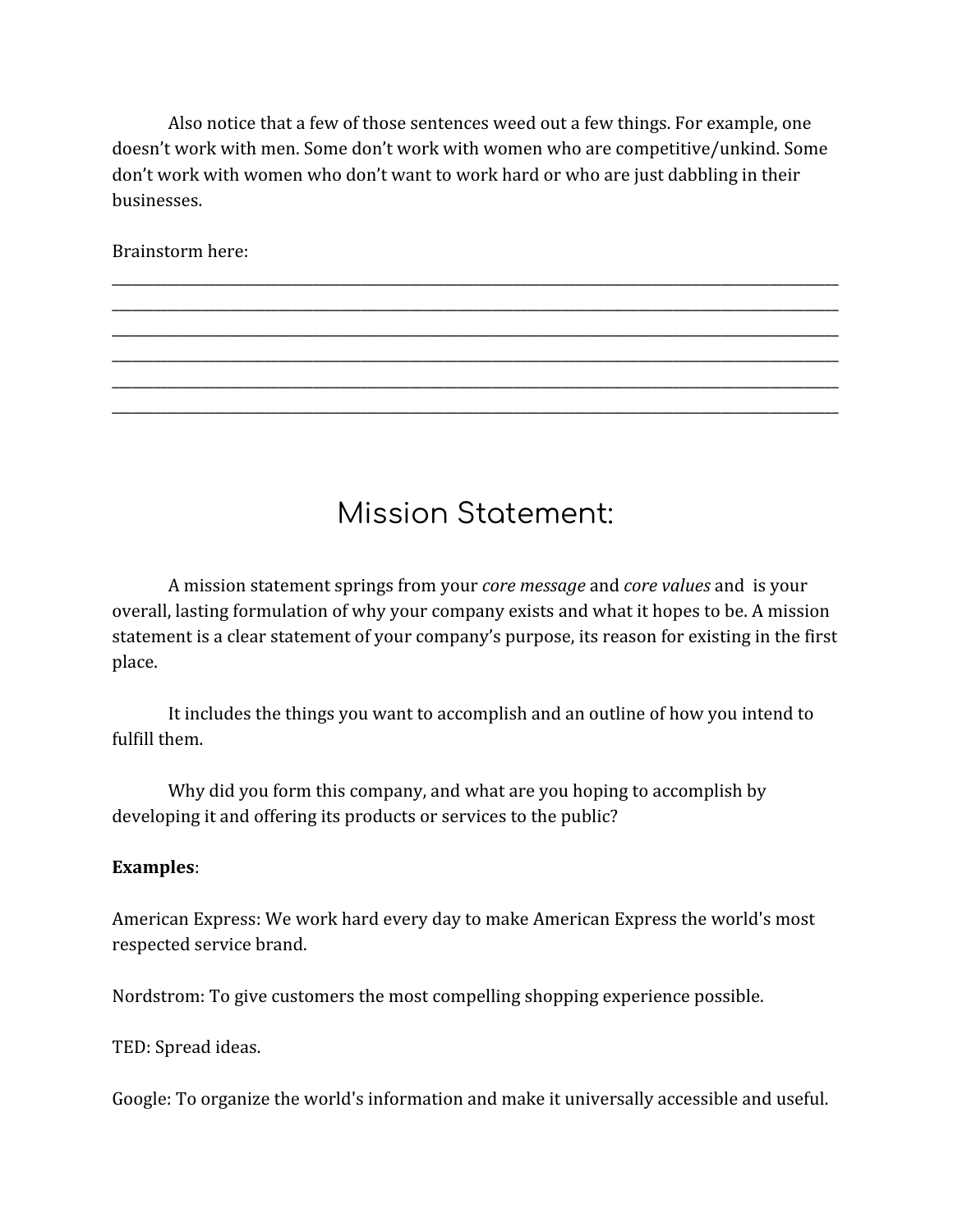**Write your mission statement or ideas for your mission statement here:**

# Vision Statement

\_\_\_\_\_\_\_\_\_\_\_\_\_\_\_\_\_\_\_\_\_\_\_\_\_\_\_\_\_\_\_\_\_\_\_\_\_\_\_\_\_\_\_\_\_\_\_\_\_\_\_\_\_\_\_\_\_\_\_\_\_\_\_\_\_\_\_\_\_\_\_\_\_\_\_\_\_\_\_\_\_\_\_\_\_\_\_\_\_\_\_\_\_\_\_\_\_\_\_\_\_\_\_\_\_ \_\_\_\_\_\_\_\_\_\_\_\_\_\_\_\_\_\_\_\_\_\_\_\_\_\_\_\_\_\_\_\_\_\_\_\_\_\_\_\_\_\_\_\_\_\_\_\_\_\_\_\_\_\_\_\_\_\_\_\_\_\_\_\_\_\_\_\_\_\_\_\_\_\_\_\_\_\_\_\_\_\_\_\_\_\_\_\_\_\_\_\_\_\_\_\_\_\_\_\_\_\_\_\_\_ \_\_\_\_\_\_\_\_\_\_\_\_\_\_\_\_\_\_\_\_\_\_\_\_\_\_\_\_\_\_\_\_\_\_\_\_\_\_\_\_\_\_\_\_\_\_\_\_\_\_\_\_\_\_\_\_\_\_\_\_\_\_\_\_\_\_\_\_\_\_\_\_\_\_\_\_\_\_\_\_\_\_\_\_\_\_\_\_\_\_\_\_\_\_\_\_\_\_\_\_\_\_\_\_\_ \_\_\_\_\_\_\_\_\_\_\_\_\_\_\_\_\_\_\_\_\_\_\_\_\_\_\_\_\_\_\_\_\_\_\_\_\_\_\_\_\_\_\_\_\_\_\_\_\_\_\_\_\_\_\_\_\_\_\_\_\_\_\_\_\_\_\_\_\_\_\_\_\_\_\_\_\_\_\_\_\_\_\_\_\_\_\_\_\_\_\_\_\_\_\_\_\_\_\_\_\_\_\_\_\_ \_\_\_\_\_\_\_\_\_\_\_\_\_\_\_\_\_\_\_\_\_\_\_\_\_\_\_\_\_\_\_\_\_\_\_\_\_\_\_\_\_\_\_\_\_\_\_\_\_\_\_\_\_\_\_\_\_\_\_\_\_\_\_\_\_\_\_\_\_\_\_\_\_\_\_\_\_\_\_\_\_\_\_\_\_\_\_\_\_\_\_\_\_\_\_\_\_\_\_\_\_\_\_\_\_

Your vision statement is usually short and concise, and will paint a picture of what your company might look like in 5 years, or in a decade or two.

A vision statement states where your company aspires to be once it has accomplished its goal/mission. It's the end goal of the company, if/when it accomplishes its purpose. Below are some vision statements from well-known companies:

## **Examples:**

Alzheimer's Association: A world without Alzheimer's disease.

Teach for America: One day, all children in this nation will have the opportunity to attain an excellent education.

\_\_\_\_\_\_\_\_\_\_\_\_\_\_\_\_\_\_\_\_\_\_\_\_\_\_\_\_\_\_\_\_\_\_\_\_\_\_\_\_\_\_\_\_\_\_\_\_\_\_\_\_\_\_\_\_\_\_\_\_\_\_\_\_\_\_\_\_\_\_\_\_\_\_\_\_\_\_\_\_\_\_\_\_\_\_\_\_\_\_\_\_\_\_\_\_\_\_\_\_\_\_\_\_\_ \_\_\_\_\_\_\_\_\_\_\_\_\_\_\_\_\_\_\_\_\_\_\_\_\_\_\_\_\_\_\_\_\_\_\_\_\_\_\_\_\_\_\_\_\_\_\_\_\_\_\_\_\_\_\_\_\_\_\_\_\_\_\_\_\_\_\_\_\_\_\_\_\_\_\_\_\_\_\_\_\_\_\_\_\_\_\_\_\_\_\_\_\_\_\_\_\_\_\_\_\_\_\_\_\_ \_\_\_\_\_\_\_\_\_\_\_\_\_\_\_\_\_\_\_\_\_\_\_\_\_\_\_\_\_\_\_\_\_\_\_\_\_\_\_\_\_\_\_\_\_\_\_\_\_\_\_\_\_\_\_\_\_\_\_\_\_\_\_\_\_\_\_\_\_\_\_\_\_\_\_\_\_\_\_\_\_\_\_\_\_\_\_\_\_\_\_\_\_\_\_\_\_\_\_\_\_\_\_\_\_ \_\_\_\_\_\_\_\_\_\_\_\_\_\_\_\_\_\_\_\_\_\_\_\_\_\_\_\_\_\_\_\_\_\_\_\_\_\_\_\_\_\_\_\_\_\_\_\_\_\_\_\_\_\_\_\_\_\_\_\_\_\_\_\_\_\_\_\_\_\_\_\_\_\_\_\_\_\_\_\_\_\_\_\_\_\_\_\_\_\_\_\_\_\_\_\_\_\_\_\_\_\_\_\_\_ \_\_\_\_\_\_\_\_\_\_\_\_\_\_\_\_\_\_\_\_\_\_\_\_\_\_\_\_\_\_\_\_\_\_\_\_\_\_\_\_\_\_\_\_\_\_\_\_\_\_\_\_\_\_\_\_\_\_\_\_\_\_\_\_\_\_\_\_\_\_\_\_\_\_\_\_\_\_\_\_\_\_\_\_\_\_\_\_\_\_\_\_\_\_\_\_\_\_\_\_\_\_\_\_\_ \_\_\_\_\_\_\_\_\_\_\_\_\_\_\_\_\_\_\_\_\_\_\_\_\_\_\_\_\_\_\_\_\_\_\_\_\_\_\_\_\_\_\_\_\_\_\_\_\_\_\_\_\_\_\_\_\_\_\_\_\_\_\_\_\_\_\_\_\_\_\_\_\_\_\_\_\_\_\_\_\_\_\_\_\_\_\_\_\_\_\_\_\_\_\_\_\_\_\_\_\_\_\_\_\_

Microsoft (at its founding): A computer on every desk and in every home.

My Vision Statement for my anti-anxiety group: An anxiety-free world.

## **Write your vision statement or ideas for your mission statement here:**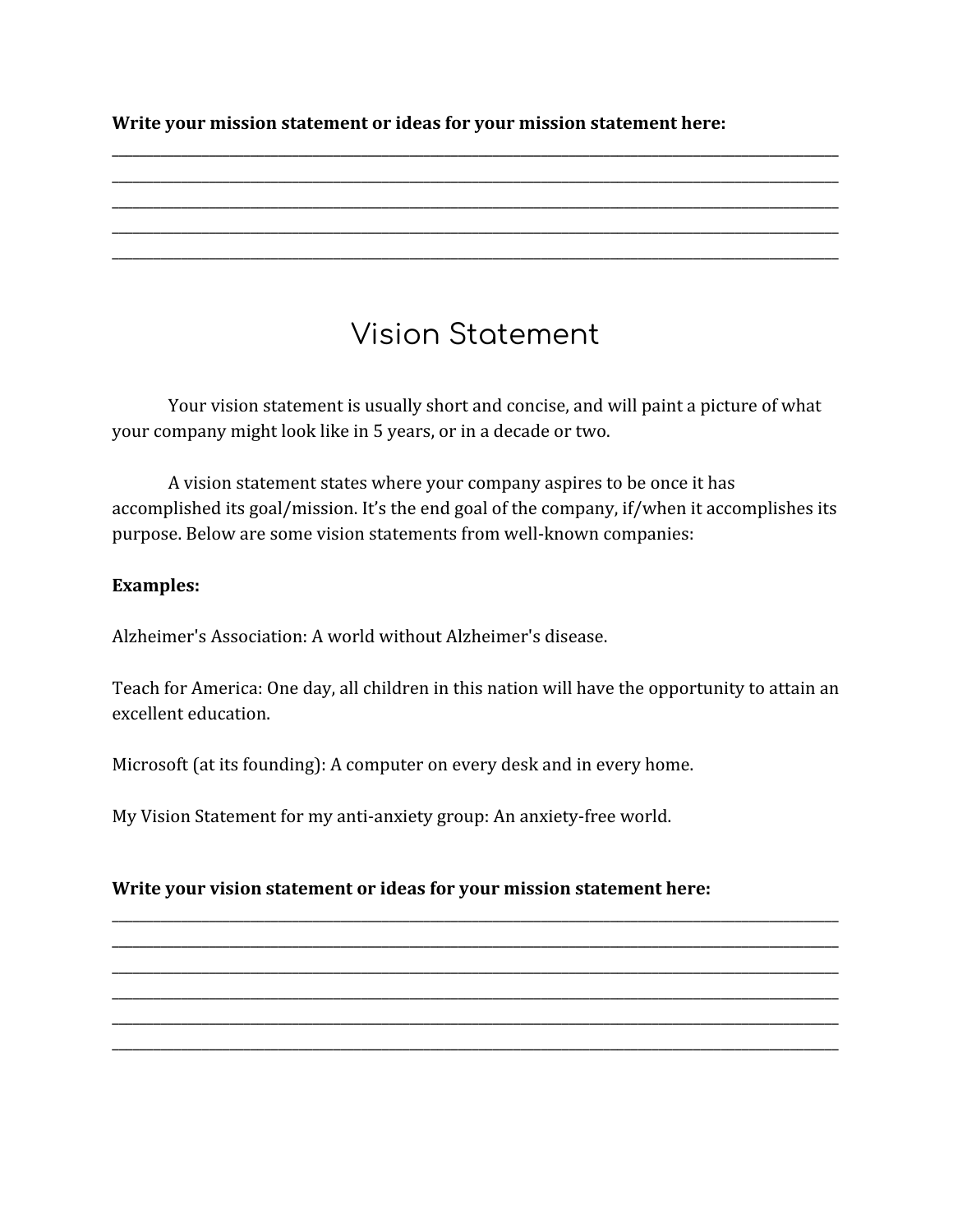*Developing your personal brand is the process of discovering who you are, who you want to be, and who people perceive you to be.*

When you think of the word "brand," what comes to mind? Colors? A name? A logo? Values? Your message? The feel of your business? All those are certainly major parts of a brand and we will go over those today.

However, if you REALLY want to stand out and get noticed, not just only sell products or services, we have to take it a step further. For our ideal customers to jump on board with us and LOVE our brand, we have to communicate so much more than the basics in our branding.

Here are a few essentials we must communicate:

- That we are trustworthy
- That we we can deliver on our promises
- That our product or service is key to them having what they want
- That we *genuinely* care about their happiness, well-being and success

# *In addition, we must know our "WHY" and be able to communicate that to our customers EVERY step of their customer journey*

First, it is 100% essential that we entrepreneurs maintain a high level of integrity. It's absolutely necessary that we focus on our customers best-interest and that we deliver on our promises. This takes honesty, a desire to serve, genuine caring, and a commitment to excellence.

Most entrepreneurs I have worked with don't struggle with integrity. They are amazing humans and are excellent at what they do. They are in business for all the right reasons.

However, those same entrepreneurs who are amazing at what they do, who are knowledgeable, skillful, caring, trusting, and hard-working, find their businesses stagnating.

Why do amazing companies fail? Here are a few reasons: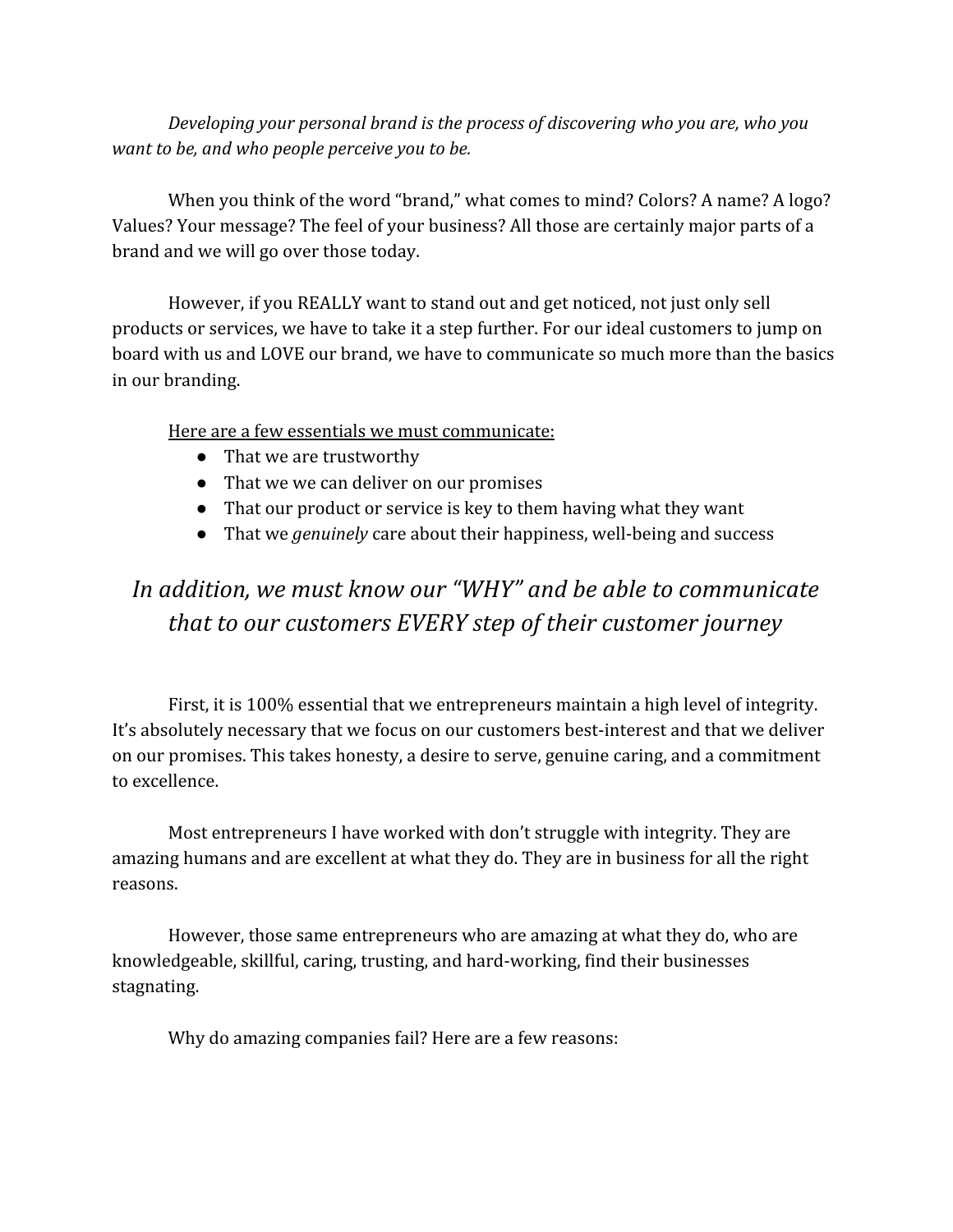1. They aren't able to communicate to their customers their why (what they stand for, why they are in business, and who they are).

2. They aren't able to communicate to their customers what they offer and why.

3. They don't believe in themselves enough or in their product (the founder lacks confidence).

4. They don't know their ideal clients, or they have the wrong product/service offering..

5. They lack the skill (i.e. technical skills) in delivering their message, or don't have a system to bring customers to them.

The heart of your business is you "WHY."

Your *why* starts with your core message and your core values. Why are you in business? Your 'why' should shine through in your mission and vision statement. Your 'why' should shine through in your ads, in your emails, in your services or products.

When your heart, or your 'why' shines through in everything you do, you have a brand. iAnd the amazing thing about a solid brand is that your brand works for you in building trust in your customers even when you aren't present. And when your branding is done right, many or all objections melt away, making the sales process that much easier.

If you can communicate to a prospect in such a powerful way that they feel deep down inside that your services or products are key to them getting what they want, then all other objections and concerns melt away and they feel compelled to buy from you because they want in.

As you're now probably starting to realize, your brand is so much more than colors, your name, your logo, and even the company's personality (although that's part of it).

In addition, your brand is the *personality* and *character* of your business, and is a promise to your customers.

The main purpose of a brand is so that your company connects to your ideal clients in a *human* way, avoiding robotic, shallow properties, and giving your company the attributes of an actual person who is trustworthy, relatable, and endearing.

An easy way to think of it is that individuals are like brands. Individuals have a name, a face, a style, a personality, a feel, a specific way of communicating, a hair color, eye color, a shape, personality, and character. Likewise, businesses have names, products, logos, colors, fonts, voices, and reputations.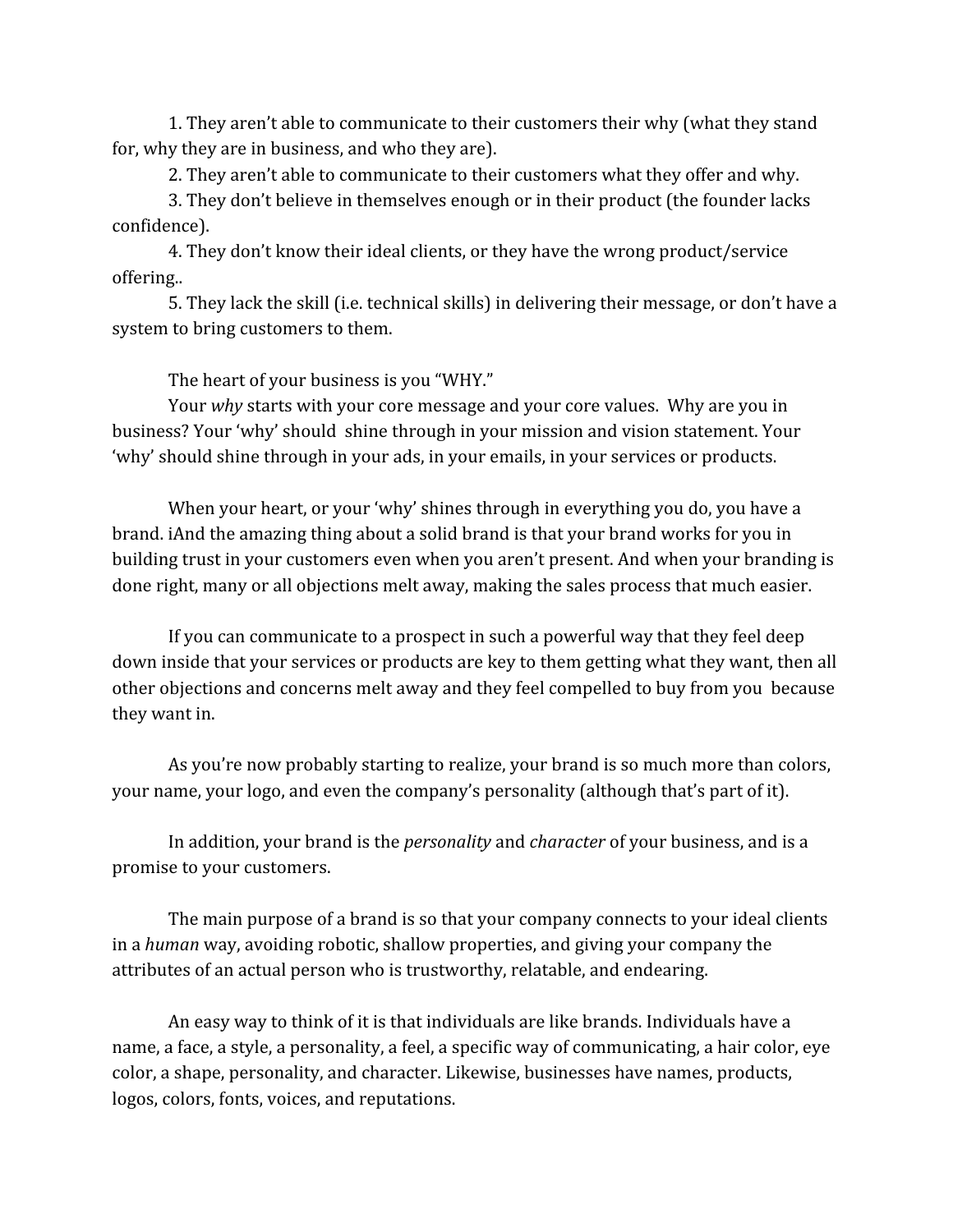When you are clear on your brand, it's so much easier to consistently maintain that brand in every part of your business, whether that be in your Facebook group, on your website, in an email, in advertising and marketing, or other. Your customers come to create a relationship with your brand and they feel "at home" with you and your business because it is consistent. They feel it is trust-worthy.

When we are successful at branding, it also helps to weed out the customers that are not an ideal fit for you. Most people won't be a fit, and that's ok! Your brand will resonate with your Ideal Customers, and will make your sales process all the more seamless.

# Building Your Own Brand in 7 Steps:

#### **1. Become a Magnetic Entrepreneur**

Have you ever spent time with a person who draws you in, engages you, and helps pull your talents and skills out, inspiring you to the greatness within you? I know I certainly have! These people have that special *something* that everyone wants a piece of.

Magnetic entrepreneurs are fantastic at building momentum, engaging their customers and followers along the way, and proactively draw people towards a specific vision (your vision!).

These entrepreneurs create an engaging environment, whether that be in person, online, or other, while still maintaining genuine relationships that cultivates a close-knit community. Magnetic entrepreneurs inspire and empower people to their greatness and have long-term visions both for their business *and* for their customers.

*You* are the face of your brand. You are the owner of your own little empire. People will be drawn to *you* as you continue to develop yourself and live from your heart.

Below are the qualities of a Magnetic Entrepreneur. Let's review them!

- 1. **Magnetic Entrepreneurs Are Authentic.** They don't try to be something they are not, nor do they change who they are to please others. They are true to themselves, are honest in their dealings with others, and have integrity. They are not afraid to share their mistakes or shortcomings, to be vulnerable, and to be wrong.
- 2. **Magnetic Entrepreneurs Are Selfless.** Business is for people, not for products or services. It's when we are truly in the service of others that we become magnetic.
- 3. **Magnetic Entrepreneurs Are Great Communicators**. They communicate frequently and clearly. They are not afraid to speak their minds, even if/when it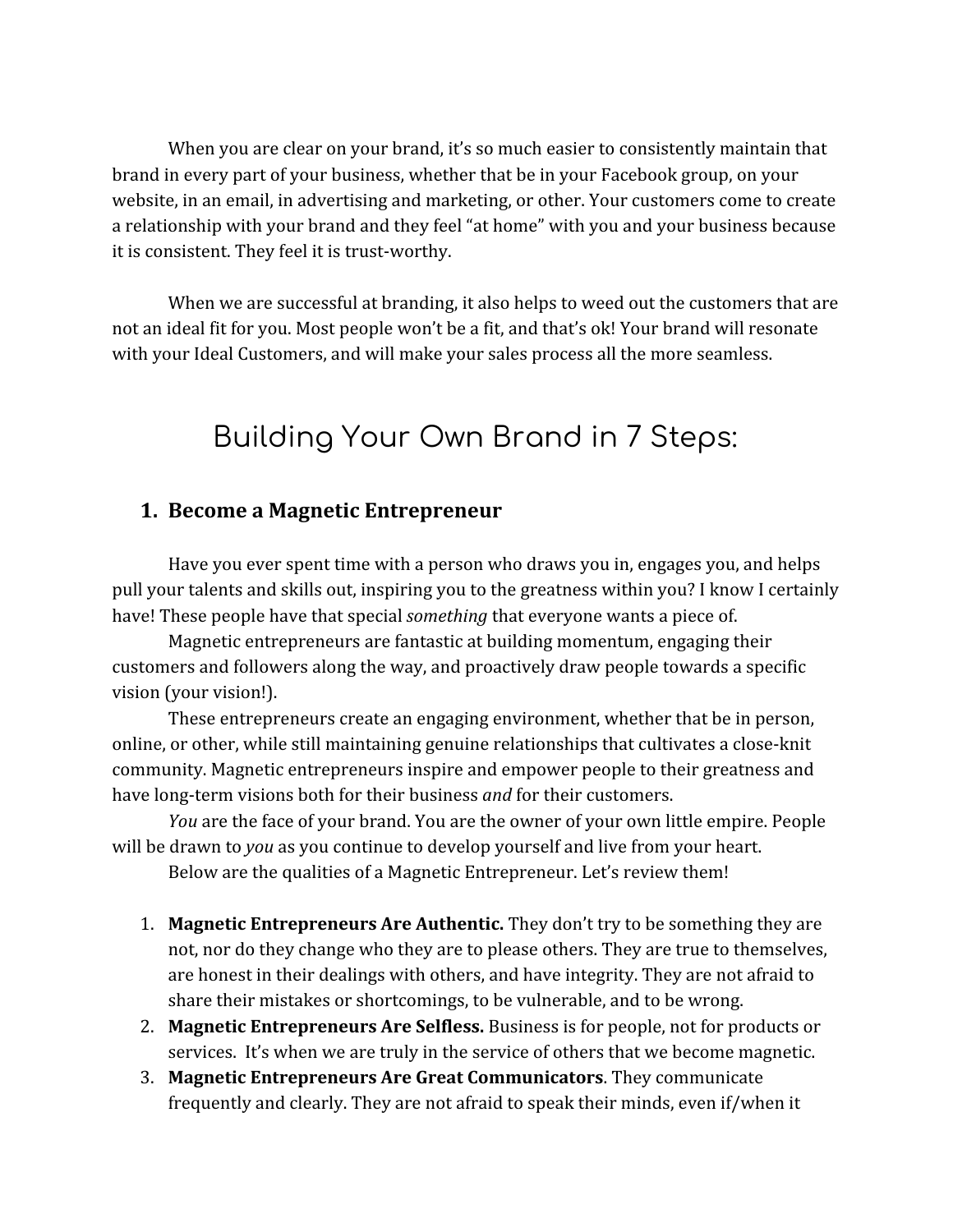makes them unpopular. They are quick to resolve misunderstandings and understand that great communication is an important aspect of being a great entrepreneur.

- 4. **Magnetic Entrepreneurs Have Charisma.** They have a charm that is relatable and inspires devotion. Instead of being boring, they are interesting, or fascinating. This doesn't mean you are energetic, or excited or full of happiness and joy all the time (although that doesn't hurt), it means you have a dimension that is fascinating to others.
- 5. **Magnetic Entrepreneurs Are Transparent**. Entrepreneurs who are transparent are consistently honest and open in their communication — so much so that people never have to guess what these coaches really mean when they say something. This level of openness often spreads to the entrepreneur's followers.
- 6. **Magnetic Entrepreneurs Are Visionaries.** Vision and magnetism go hand in hand. Visionaries, like the late Steve Jobs, or Nelson Mandela, are the dreamers who help us believe and realize that anything is possible. They open our minds to a new dimension, a whole new world of possibilities. They have a vivid imagination that inspires others to get on board and come along for the ride. They also see the vision for their customers and they hold the visions steady, never wavering.
- 7. **Magnetic Entrepreneurs Are Resilient.** They understand that there will be times when things won't go according to plan and realize that they must keep charging ahead, often course-correcting as they go.
- 8. **Magnetic Entrepreneurs Take Responsibility And Ownership**. Blaming is not something they choose to do. When something doesn't go according to the plan (even if it's because of outside influences) they decide to take radical responsibility and ownership. They choose to live this way, because this is how they want to show up in life. As a result, Magnetic Entrepreneurs attract their ideal customers, their tribe, and business success comes effortlessly.
- 9. **Magnetic Entrepreneurs Have Clear Boundaries**. Just like everyone else, they love to be liked and accepted by others. However, they don't engage in people-pleasing. They know that people-pleasing is a slippery slope to misery.
- 10. **Magnetic Entrepreneurs Shine Their Lights!** They *choose* to rise up, step into their greatness, claim their space, let their light shine so bright, that there's no mistake about who they are or what they stand for. They honor who they are, where they are, and what they stand for. Doing this not only allows them to step up but also gives others permission to do the same.
- 11. **Magnetic Entrepreneurs Invest in Personal Development and Are Life-Long Learners**. They are committed to learning, growing, and developing themselves. When they don't know something, they choose to figure it out. When they don't understand something, they choose to learn. This demonstrates their ability to be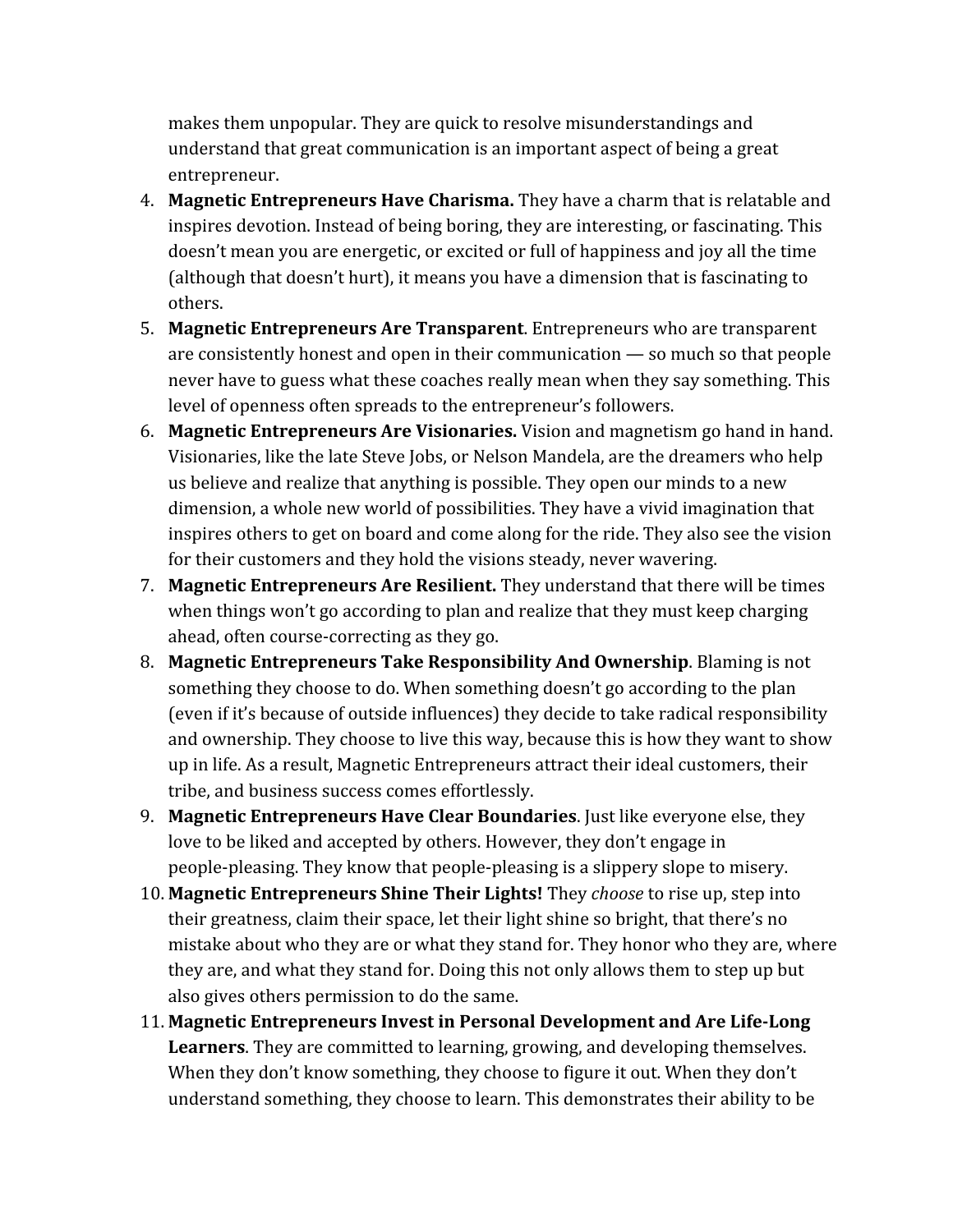vulnerable in knowing that they, as a leader, have more to learn. While this helps their development, they also quietly give permission to others to invest in their development, the definition of leading by example.

- 12. **Magnetic Entrepreneurs Are Emotionally Intelligent**. They are not reactive stress baskets who fly off the handle whenever something doesn't go their way. While Magnetic Entrepreneurs still experience stress, disappointment, and failure, they're better equipped to cope with this. In addition, emotionally intelligent coaches are able to receive negative feedback and complaints without getting defensive or shutting down.
- 13. **Magnetic Entrepreneurs Are Influencers**: They are able to help people understand their way of thinking, rather than force them to believe in specific idea. While this skill can take longer to develop, when an entrepreneur is able to become an influencer, she is able to inspire her customers and followers to do things because they understand why they're doing it, not just because the coach said so.
- 14. **Magnetic Entrepreneurs Love Their Clients**. When an entrepreneur truly loves her customers, her customers can feel it and relax knowing that your company has her best interest at heart. This inspires devotion in the customer, and also repeat business and referrals. Blair Warren said, "People will do anything for those who encourage their dreams, justify their failures, allay their fears, confirm their suspicions, and help them throw rocks at their enemies." When you genuinely love your customers, they can feel it, and they will be loyal and true to you.

Ok, let's move on to step 2 to Build a Magnetic Brand!

# **2. Pick Your Company's Character.**

*Character* is a set of moral and mental qualities and beliefs, that makes a person different from others. It shows who you are on the *inside*. It refers to a set of morals and beliefs that defines how we treat others and ourselves.

It includes traits like honesty, virtue, integrity, genuineness, and kindliness. Character traits are based on beliefs (e.g., that honesty and treating others well is important—or not).

Personality is what we do when everybody is watching, while character is who we are and what we do when no one is watching.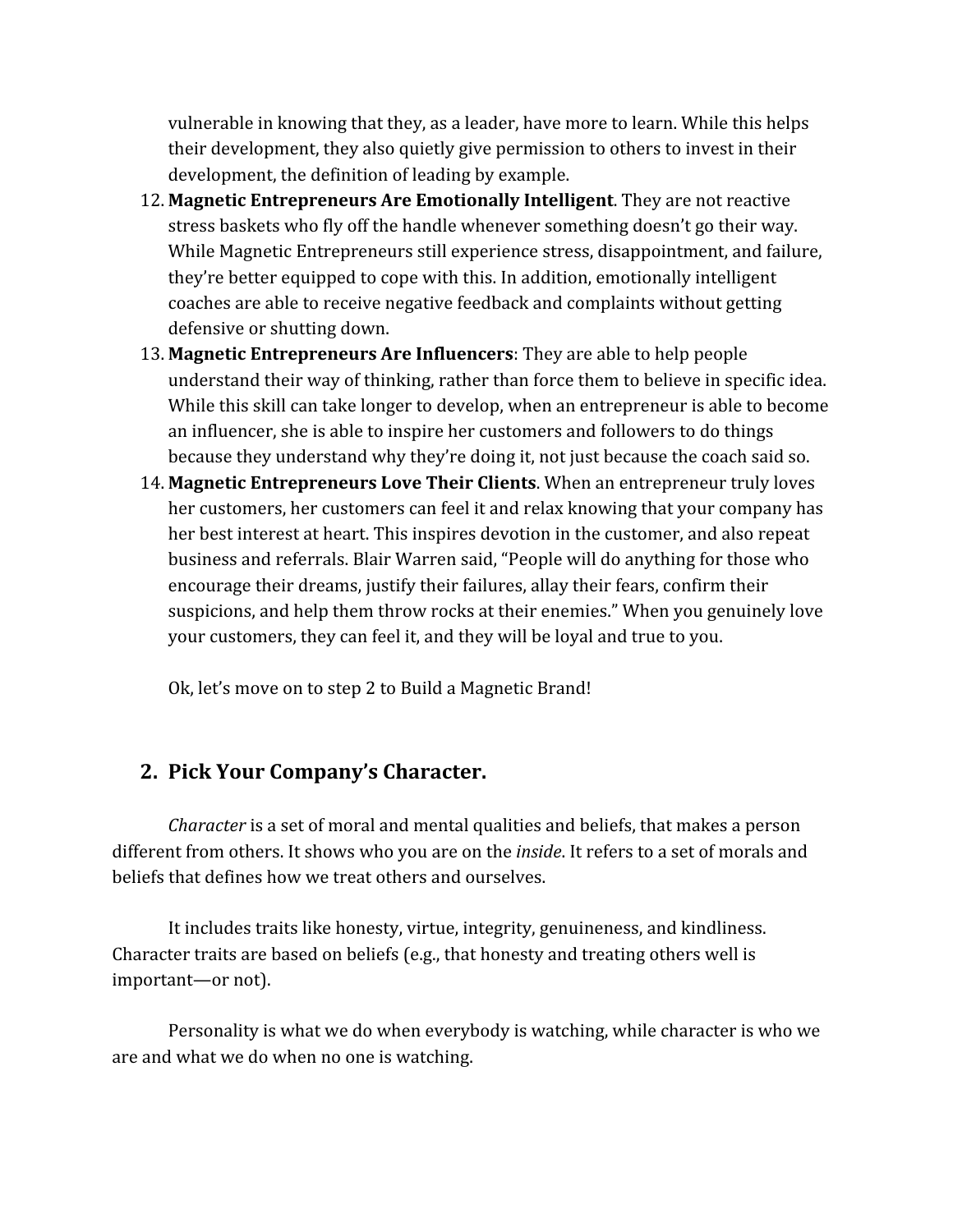What are your brand's Character Traits? Think back to your core values.

# **3. Pick Your Company's Personality.**

Personality shows what you are outside or what you are to the world. It refers to the range of distinctive personal qualities and traits of an individual. Personality is easy to read, and we're all experts at it.

\_\_\_\_\_\_\_\_\_\_\_\_\_\_\_\_\_\_\_\_\_\_\_\_\_\_\_\_\_\_\_\_\_\_\_\_\_\_\_\_\_\_\_\_\_\_\_\_\_\_\_\_\_\_\_\_\_\_\_\_\_\_\_\_\_\_\_\_\_\_\_\_\_\_\_\_\_\_\_\_\_\_\_\_\_\_\_\_\_\_\_\_\_\_\_\_\_\_\_\_\_\_\_\_\_ \_\_\_\_\_\_\_\_\_\_\_\_\_\_\_\_\_\_\_\_\_\_\_\_\_\_\_\_\_\_\_\_\_\_\_\_\_\_\_\_\_\_\_\_\_\_\_\_\_\_\_\_\_\_\_\_\_\_\_\_\_\_\_\_\_\_\_\_\_\_\_\_\_\_\_\_\_\_\_\_\_\_\_\_\_\_\_\_\_\_\_\_\_\_\_\_\_\_\_\_\_\_\_\_\_ \_\_\_\_\_\_\_\_\_\_\_\_\_\_\_\_\_\_\_\_\_\_\_\_\_\_\_\_\_\_\_\_\_\_\_\_\_\_\_\_\_\_\_\_\_\_\_\_\_\_\_\_\_\_\_\_\_\_\_\_\_\_\_\_\_\_\_\_\_\_\_\_\_\_\_\_\_\_\_\_\_\_\_\_\_\_\_\_\_\_\_\_\_\_\_\_\_\_\_\_\_\_\_\_\_ \_\_\_\_\_\_\_\_\_\_\_\_\_\_\_\_\_\_\_\_\_\_\_\_\_\_\_\_\_\_\_\_\_\_\_\_\_\_\_\_\_\_\_\_\_\_\_\_\_\_\_\_\_\_\_\_\_\_\_\_\_\_\_\_\_\_\_\_\_\_\_\_\_\_\_\_\_\_\_\_\_\_\_\_\_\_\_\_\_\_\_\_\_\_\_\_\_\_\_\_\_\_\_\_\_

We judge people funny, extroverted, energetic, optimistic, confident—as well as overly serious, lazy, negative, and shy—if not upon first meeting them, then shortly thereafter.

And though we may need more than one interaction to confirm the presence of these sorts of traits, by the time we decide they are, in fact, present we've usually amassed enough data to justify our conclusions.

## **Personal and Physical Appearance**

What are your brand's Personality Traits? Again, consider your core values but also consider things like the outward appearance or behavior of your brand. On the next page are some great suggestions for your brand's personality.

\_\_\_\_\_\_\_\_\_\_\_\_\_\_\_\_\_\_\_\_\_\_\_\_\_\_\_\_\_\_\_\_\_\_\_\_\_\_\_\_\_\_\_\_\_\_\_\_\_\_\_\_\_\_\_\_\_\_\_\_\_\_\_\_\_\_\_\_\_\_\_\_\_\_\_\_\_\_\_\_\_\_\_\_\_\_\_\_\_\_\_\_\_\_\_\_\_\_\_\_\_\_\_\_\_ \_\_\_\_\_\_\_\_\_\_\_\_\_\_\_\_\_\_\_\_\_\_\_\_\_\_\_\_\_\_\_\_\_\_\_\_\_\_\_\_\_\_\_\_\_\_\_\_\_\_\_\_\_\_\_\_\_\_\_\_\_\_\_\_\_\_\_\_\_\_\_\_\_\_\_\_\_\_\_\_\_\_\_\_\_\_\_\_\_\_\_\_\_\_\_\_\_\_\_\_\_\_\_\_\_ \_\_\_\_\_\_\_\_\_\_\_\_\_\_\_\_\_\_\_\_\_\_\_\_\_\_\_\_\_\_\_\_\_\_\_\_\_\_\_\_\_\_\_\_\_\_\_\_\_\_\_\_\_\_\_\_\_\_\_\_\_\_\_\_\_\_\_\_\_\_\_\_\_\_\_\_\_\_\_\_\_\_\_\_\_\_\_\_\_\_\_\_\_\_\_\_\_\_\_\_\_\_\_\_\_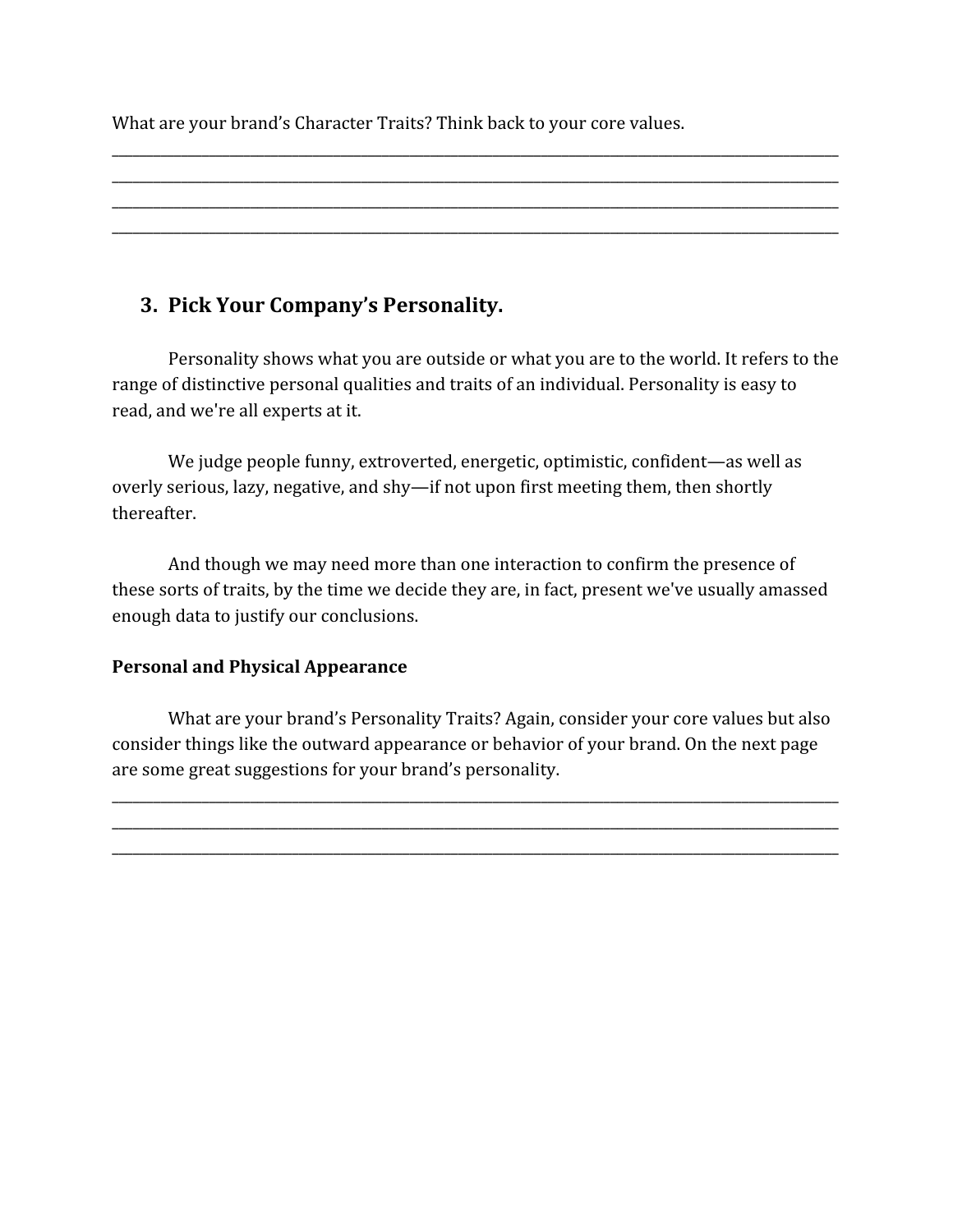| Simple            | Artistic          | Strong          |
|-------------------|-------------------|-----------------|
| <b>Beautiful</b>  | Bold              | Childish        |
| Funny             | Serious           | Goofy           |
| Responsible       | Professional      | Angry           |
| Dry               | Corporate         | Hipster         |
| Wealthy           | Sophisticated     | <b>Bohemian</b> |
| Extravagant       | Silly             | Modest          |
| Fun               | Patriotic         | Fashionable     |
| <b>Affordable</b> | <b>Rebellious</b> | Activist        |
| Charitable        | Caring            | Handy           |
| Outdoorsy         | Young             | Effective       |
| Reliable          | Witty             | Peaceful        |
| Smart             | Confident         | Weird           |
| Fast              | Chill             | <b>Blunt</b>    |
| Manly             | Experienced       | Vigilant        |
| Trendy            | Flamboyant        | Secure          |
| Quirky            | Honest            | Rugged          |
| Active            | <b>Bookworm</b>   | Sexy            |
| Eloquent          | Resourceful       | Over-the-top    |
| Expert            | Efficient         | Party Animal    |
| Energetic         | Creative          | Discrete        |
| Daring            | Zen               | Exclusive       |
|                   |                   |                 |

So for example, I have a few distinct brands. Here are two:

E-School for Coaches: Heart-Centered, Confident, Inspiring, Trust-worthy, Affordable, Effective, Empowering, Educational, Simple, Service-Oriented.

E-School for Coaches is where I offer coaching for coaches who are just starting up online and who want to build and grow their businesses. It includes things like branding, customer avatar, marketing, sales, strategy, advertising, and more (educational). Much of what I offer is free (affordable), I offer great deals to those just starting out, and it's how I serve (service-oriented).

An Anxiety Free World: Healing, Calme, Heart-Centered, Inspiring, Hopeful, Soothing, Caring.

This is my Facebook Group for those who are dealing with anxiety and stress. They are looking for ways to manage stress and anxiety. They are needing support to manage their anxiety and to find ways to find balance.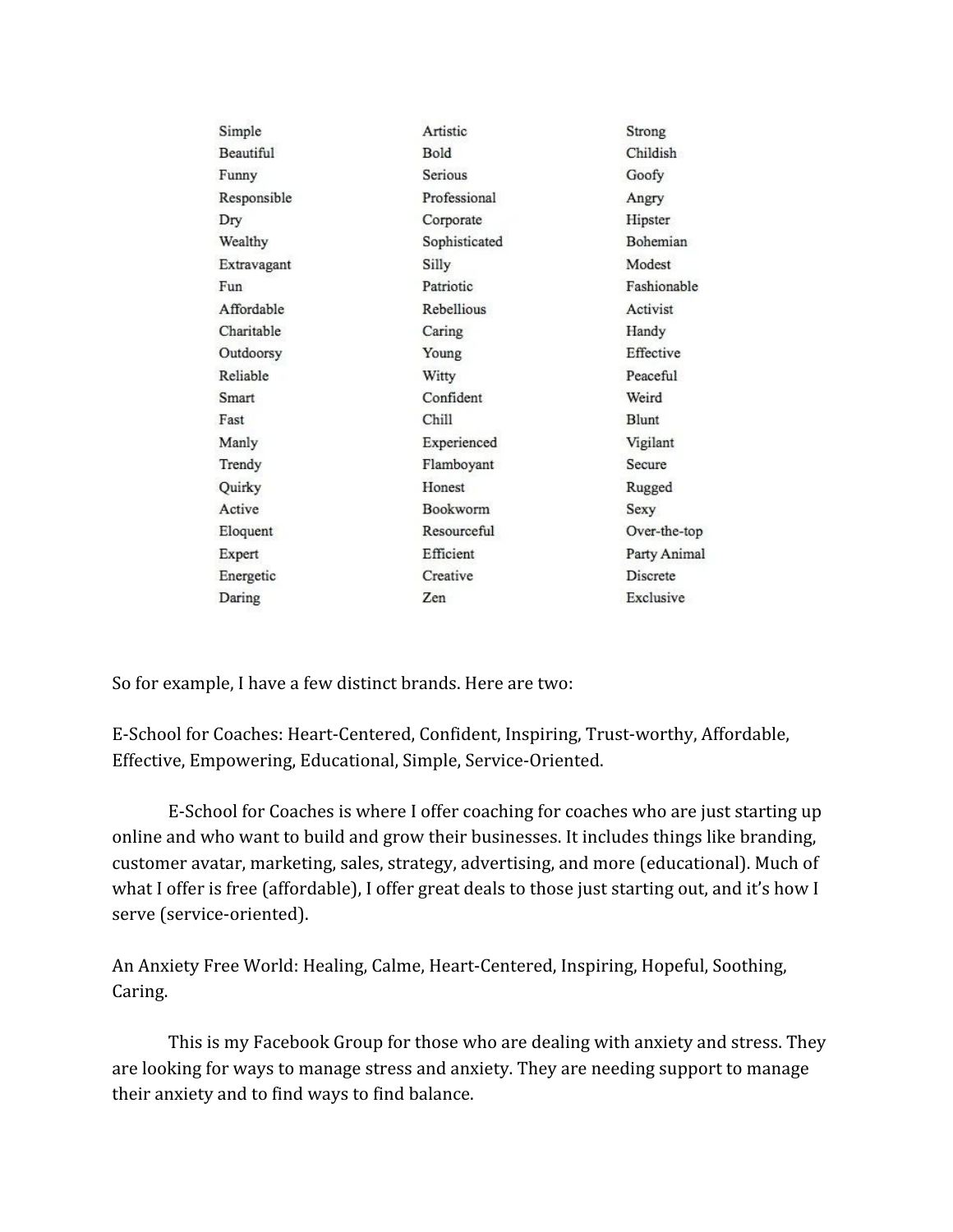Feel the difference between the two? One brand is basic and introductory and educational in nature. It's service-oriented. The other is geared to relieve stress and anxiety. It's nurturing and healing.

I love both programs equally, as they serve different parts of the same market. So it's ok to have different brands.

# **4. Choose Your Business Name.**

What's in a name? Depending on the kind of business you want to start, you can make the case that your name matters very little... or that it matters a lot. Your core values, message, character, personality, actions, and reputation of your brand are really what give the name meaning in the market.

However, I feel the name is very important and should reflect your brand in a meaningful way. Plus, your business name will impact your logo, your domain, your marketing, and trademark registration if you decide to go that route.

If you have any plans to expand your business and what it offers down the road, consider keeping your business name broad so that it's easier to pivot.

There are many things to consider when you choose your business name. Here are a few:

- 1. Don't Pick a Name that's too Similar to a Competitor's Name.
- 2. Don't pick names that are very difficult to read or pronounce.
- 3. Make Your Name Web-Friendly
- 4. Be creative… but not too creative
- 5. Pick a Name that's Consistent With Your Brand
- 6. Consider using foreign language words
- 7. Check the availability of your best brand name ideas
- 8. Keep your brand name simple
- 9. Think of symbolism when selecting a brand

#### **Consider These Brands:**

Nike: This well-known brand is also the name of the ancient Greek Goddess who personified victory. There's a whole lot of powerful meaning behind those four letters.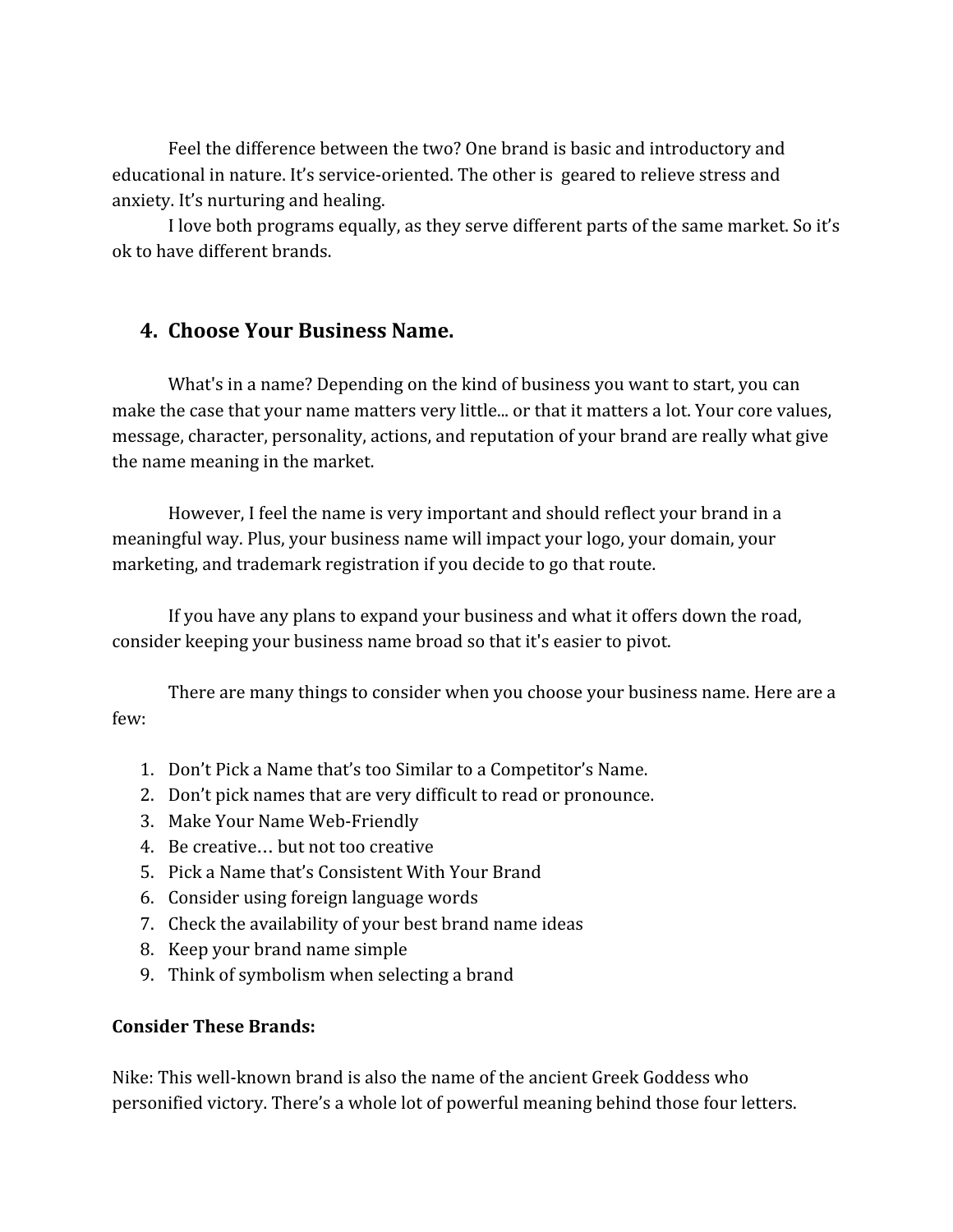Dove: Doves conjure up feminine images of purity and softness. Ideal for a toiletry brand.

Gap: This brand refers to the generation gap between adults and kids.

Gatorade: This drink was developed for the Florida Gators.

Amazon: This mega company was named after the world's biggest river.

# **What Makes a Good Brand Name?**

There are several theories and also studies on what makes a good brand name. One study showed that buyers respond more positively to brand names that have repetitively structured names, such as Coca-Cola, Kit Kat, and Jelly Belly.

There's no magic formula to create or choose a good name (not that I know of anyway). However, there are a few traits that make a brand name pop and is easier for your clients to remember:

- It communicates your brand's essence
- It conjures an image
- It creates a positive emotional response and connection
- It is unique
- It is memorable
- It stands out from your competitors
- Clients can easily interpret it, say it, spell it, or Google it
- It can grow with your business and maintain relevance
- You can translate/communicate it through design, including icons, logos, colors, etc.

To create a good name, try these steps:

# **To do 1: Focus on Your Brand's Heart**

Before you pick or create a name, you need to understand your *'why,'* who you are and what you're trying to achieve. To do this, refer back to your core message, your core values, your mission vision statements, your brand's personality and character.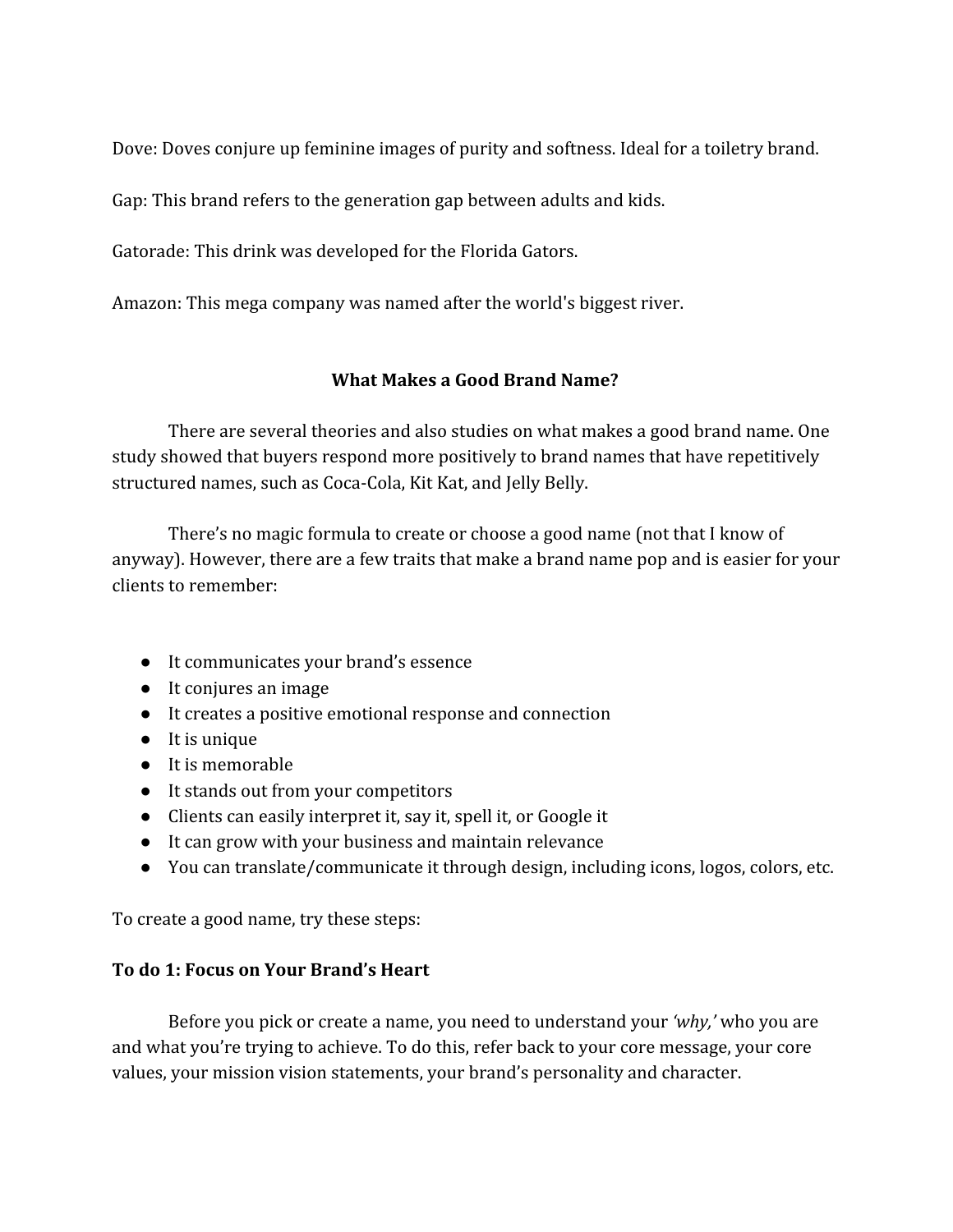#### **To do 2: Consider What Makes Your Company Different**

What makes your specific brand unique? Your core values and message, your mission and vision statement are things that make you unique, but there are also plenty of other things about your business that make you different. Keep these differentiators in mind as you go through the naming process. Remember: You aren't just looking for a good name. You're looking for a great name for *you*.

#### **To do 3: Brainstorm**

Here's the fun part! Brainstorm as many names as you can. Don't disqualify anything that comes up. Just let things flow and don't judge. You'll do the judging later on. Here are a few things that can help in the brainstorming process:

- Write down all the adjectives that describe your product/service.
- If your brand were an animal, what would it be?
- Describe what you want your customers to feel when they use your product/service.
- Are there specific symbols associated with your brand?
- Do a free association of words about your product/service.

Another useful way to brainstorm is to think of the different categories of brand names.

- The Founder Brand Name: A name based on a real or fictional person, such as Ben & Jerry's, Warby Parker, or Betty Crocker.
- The Literal Brand Name: A name that describes what you do or make, such as General Motors.
- The Made-Up Brand Name: A 100% made-up name/word, such as Kodak, Xerox, or TiVo.
- The Metaphor Brand Name: Mythical, foreign, or imagery-heavy things, places, people, animals, or processes, such as Nike or Patagonia.
- The Abbreviated Brand Name: A name that uses initials or an abbreviation, such as DKNY (Donna Karan New York) or GE (General Electric).
- The Double Deal Brand Name: A name that puts two words together or a real word with a made-up spelling, such as FaceBook or Flickr.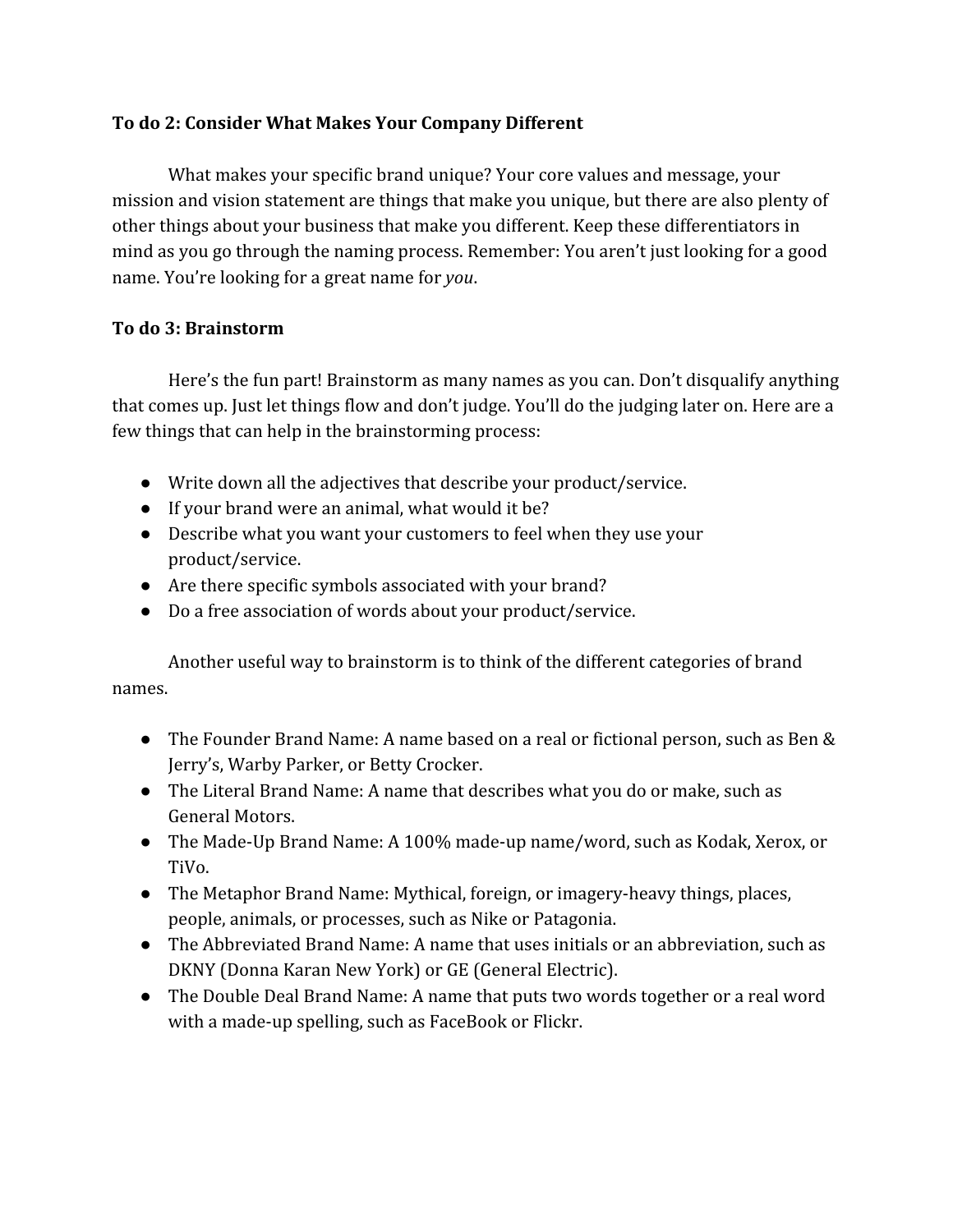#### **To do 4: Narrow Your List and Clear Your Brand Name**

You can't use a brand name that's already taken, so you need to clear your favorite names. Narrow your list down to your favorites (around 15-20), then search the United States Patent and Trademark Office's database of registered trademarks. If your favorite names are already taken, start over. If you still have lots of names that are still available, narrow it down to your top 3-5.

#### **To do 5: Test!**

Now that you've picked your top 3-5 brand names, it's time to test them. It's a good idea to test so that you make sure your name doesn't have an unintended meaning or is too similar to something else that you might've missed. It's also good to test just to get feedback that you might not have considered.

You can test your name by asking trusted family members or friends, fellow business entrepreneurs, or mentors. In addition, you can join FB groups where there are entrepreneurs and ask them for their opinion. You can also run a targeted FB ad to your target customers for a week or so. Then see which page got more conversions.

#### **Consider this >>>**

Some women have very powerful intuition. Some receive their brand name in their dreams. Others, it just feels like your perfect name just falls from the sky. Whichever way feels best for you, do that.

## **A Few Extra Tips:**

- Use naming websites to generate your name for you
- Use Onym for more naming exercises, word etymologies, vetting tips, and tons of other stuff to help you create the best brand name for you.
- Use Panabee to search domain names, app names, and company names, get alternate suggestions, and see related terms.
- You can also take a look at our tips for better brainstorms to make your process more productive.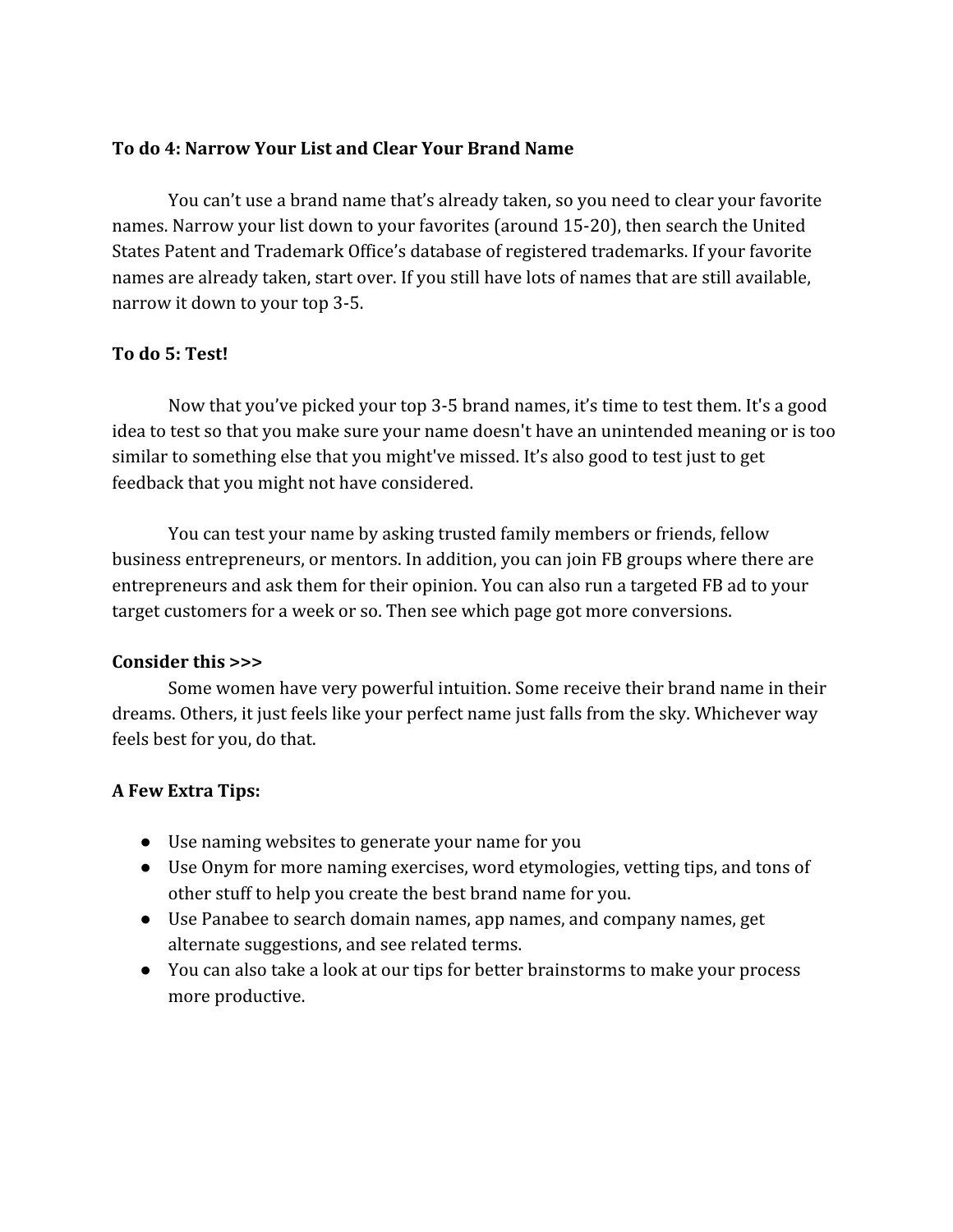# **Step 5: Create a Mini-Declaration.**

To attract your ideal customers, and to keep them, they need to be able to identify with your brand. A great way to keep communicating your brand to them is to create a mini-declaration. The purpose of a mini-declaration is to help your clients and customers feel like they become part of the group or culture, your group or culture. A good mini-declaration will help you clients self-identify with your brand while simultaneously communicating your company's general mission and vision.

The first step to create a mini-declaration is to first come up with a short sentence your clients can identify with. It should be stated in the following way:

 $\mathbb{I}$   $\mathbb{I}$ "I'm a Lady Boss." "I'm a Survivor." "I see the Light in you."

From there, you can create your mini-declaration, which is something you and your clients can look to when feeling doubtful or uncertain. It's something that helps reminds you of who you are, and it also helps your clients remember who they are.

Here's mine: "I am a Transformer. I uplift. I serve. I inspire. I heal. I empower. I spread love. I liberate. I lead. I transform lives."

Many of the declarations come from my Core Values, which again are: Leadership, Service, Honesty, Generosity, Compassion, Genuineness, Kindness, Happiness, Femininity, Uplifting, Inspiration, Liberation, Healing, Empowerment.

## **Step 6: Choose The Look of Your Brand.**

Next, you're going to decide on how you'll visually represent your brand, by picking your colors and font. This will come in handy when you start to build your website, to print business cards, make your email banners, and more.

#### **Choosing Your Colors**

In addition to defining the look of your brand, colors also convey the *feeling* you want to communicate and help you make it consistent across your entire brand. Tip: You'll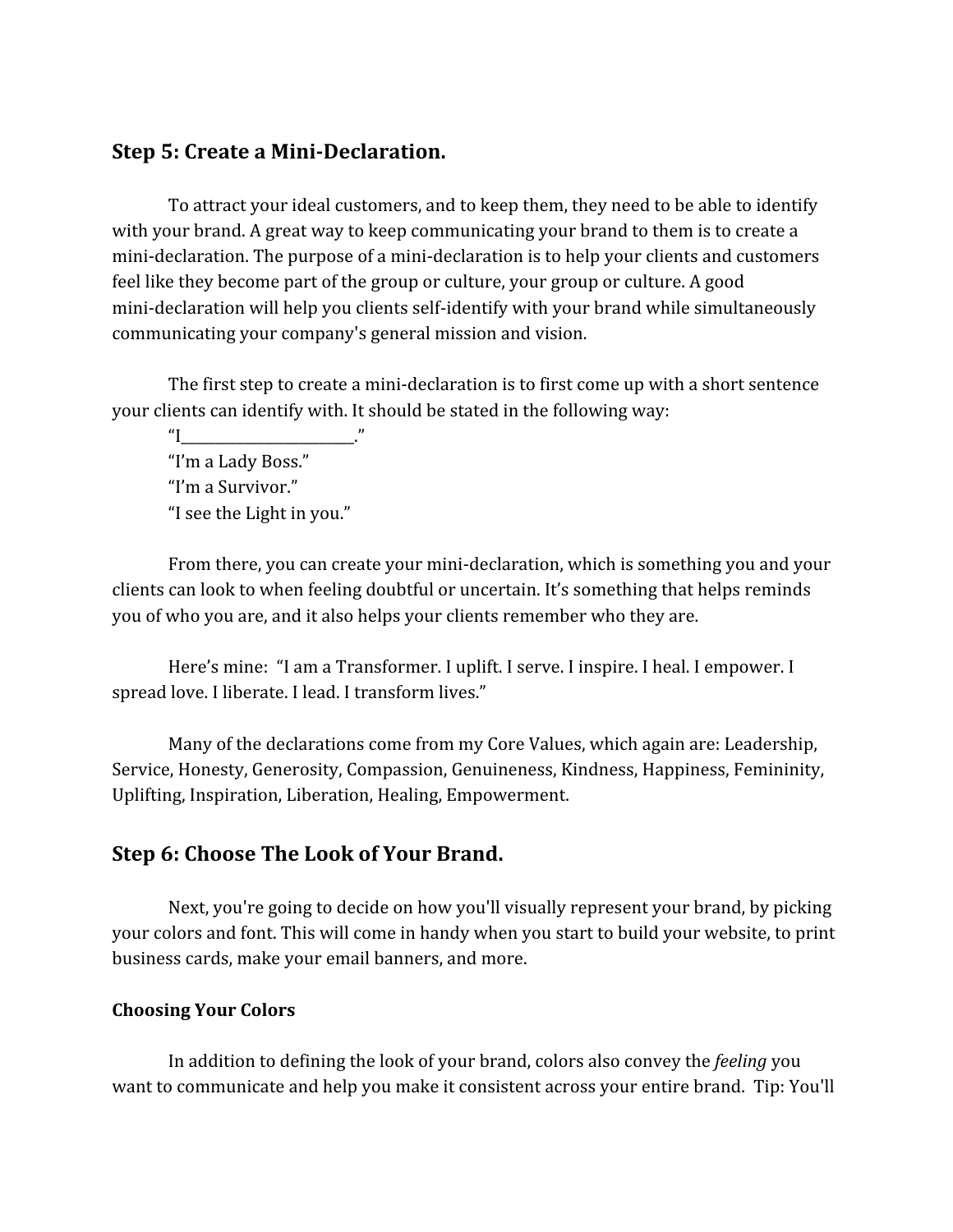want to choose colors that differentiate you from direct competitors to avoid confusing consumers.

Color psychology is the study of colors as a determinant of human behavior. Colors have qualities that may cause certain emotions in people. It isn't an exact science, but it does help to inform the choices you make, especially when it comes to the color you choose for your logo.

This chart offers a nice overview of the associations that different colors generally evoke:



It's important to consider how legible certain colors are, and how colored text might look over white and black backgrounds.

## **Choosing your Fonts**

It's also good to look at the fonts you'll use in your branding. Pick two fonts at most to avoid unnecessarily confusing visitors: one for headings and one for body text (this doesn't include the font you might use in your logo). A great resource is MyFont.com or you can just select what's available to you. You don't have to get too fancy.

# **Step 7: Design Your Logo.**

Once you've picked your colors and font, it will make designing your logo easier.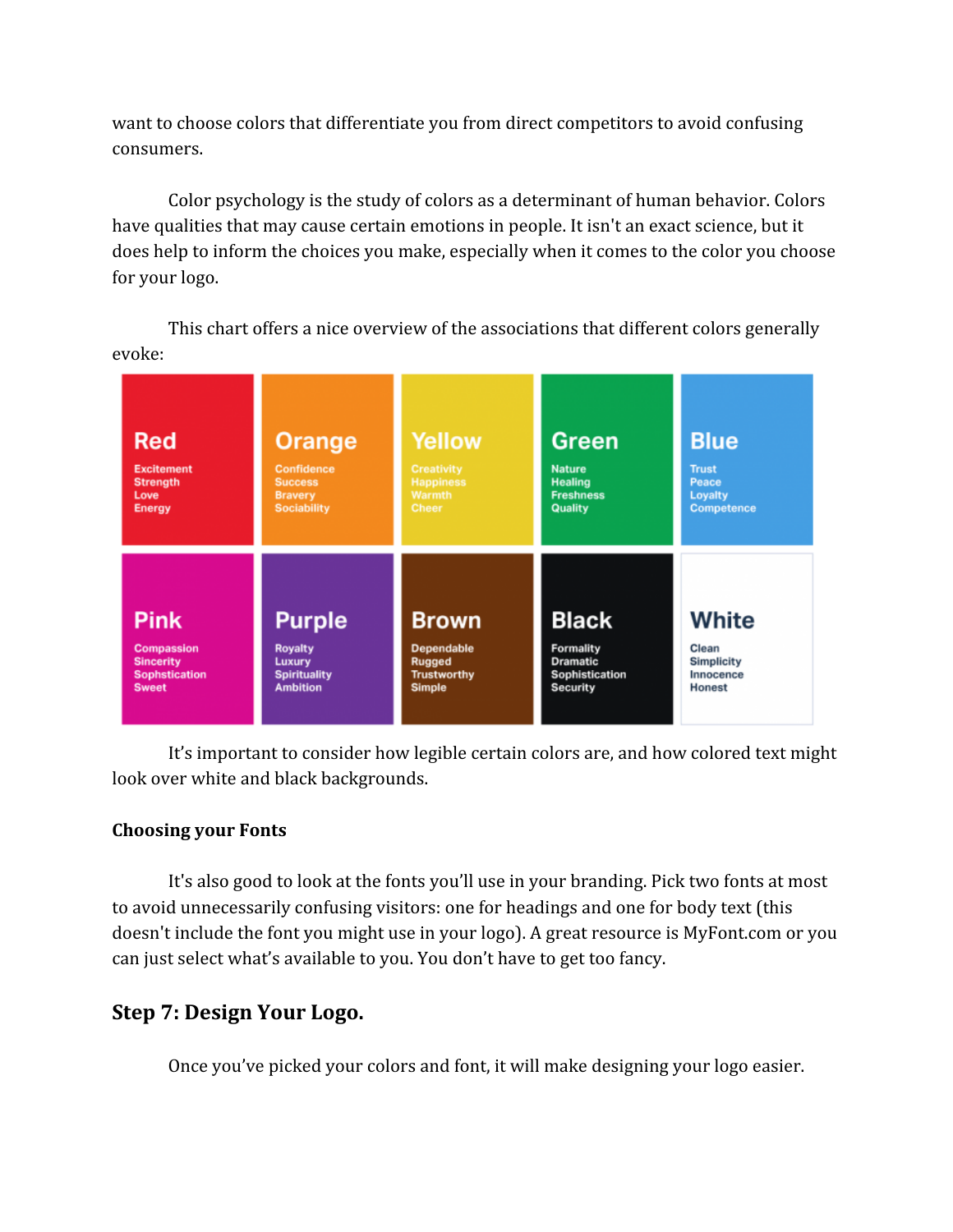A logo is the face of your company and could potentially be everywhere that your brand exists, on your website, your business cards, your Facebook Page, etc.

Ideally, you'll want a logo that's unique, identifiable, and that's scalable to work at all sizes. There are many great graphic designers out there who can create a great logo for you. Also, there are websites that can help you do it for free if you're working with a limited budget.

# **Other Ideas for Branding:**

#### **Write a Slogan**

A catchy slogan is a nice-to-have asset—something brief and descriptive that you can put in your Twitter bio, website headline, business card, and anywhere else where you've got very few words to make a big impact.

A good slogan is short, catchy, and makes a strong impression. Here are some ways to approach writing a slogan of your own:

Stake your claim: Death Wish Coffee—"The World's Strongest Coffee" Make it a Metaphor: Redbull—"Redbull gives you wings." Adopt your customers' attitude: Nike—"Just do it." Leverage labels: Cards Against Humanity—"A party game for horrible people". Write a rhyme: Folgers Coffee: "The best part of wakin' up is Folgers in your cup." Describe it literally: Aritzia—"Women's fashion boutique"

There are Slogan Generators out there that can help you brainstorm some ideas or play off of your positioning statement to generate some potential one-liners to describe your business.

#### **Evolve Your Brand as You Grow**

Building a brand doesn't stop with creating a logo or slogan, or even with your brand launch. Your brand needs to exist and remain consistent wherever your customers interact with you, from the theme you choose for your website to the marketing you do to customer service to the way you package and ship your products.

You'll continue to shape and evolve your brand as you expose more customers to it and learn more about who they are and how to speak to them.